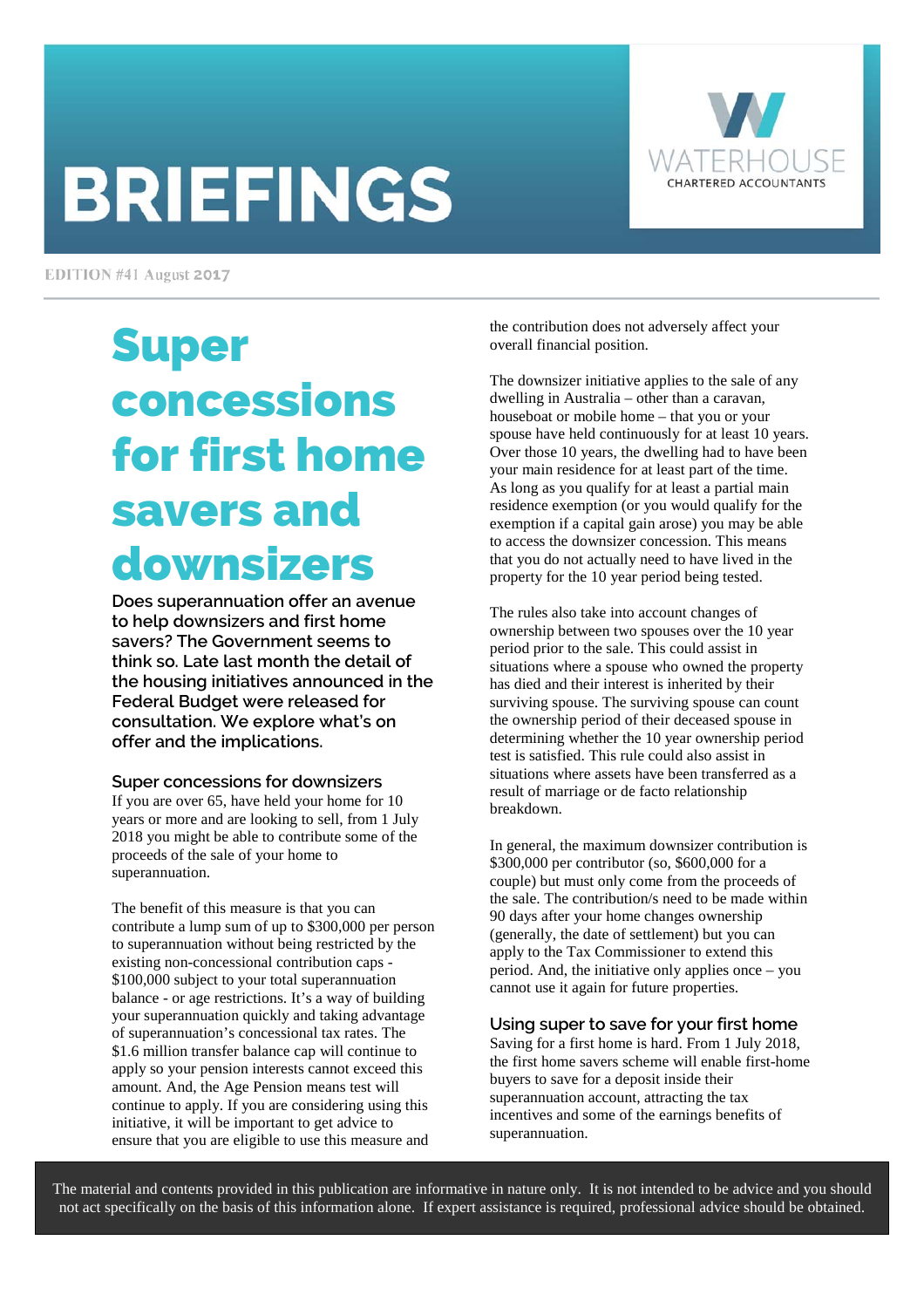

Home savers can make voluntary concessional contributions (for example by salary sacrificing) or non-concessional contributions (voluntary after tax contributions) of \$15,000 a year within existing caps, up to a total of \$30,000.

When you are ready to buy a house, you can withdraw those contributions along with any deemed earnings in order to help fund a deposit on your first home. To extract the money from super, home savers apply to the Commissioner of Taxation for a first home super saver determination. The Commissioner then determines the maximum amount that can be released from the super fund. When the amount is released from super, it is taxed at your marginal tax rate less a 30% offset.

For example, if you earn \$70,000 a year and make salary sacrifice contributions of \$10,000 per year, after 3 years of saving, approximately \$25,892 will be available for a deposit under the First Home Super Saver Scheme - \$6,210 more than if the saving had occurred in a standard deposit account (you can estimate the impact of the scheme on you using the estimator).

If you don't end up entering into a contract to purchase or construct a home within 12 months of withdrawing the deposit from superannuation, you can recontribute the amount to super, or pay an additional tax to unwind the concessional tax treatment that applied on the release of the money.

To access the scheme, home savers must be 18 years of age or older, and cannot ever have held taxable Australian real property (this includes residential, investment, and commercial property assets). Home savers also need to move into the property as soon as practicable and occupy it for at least 6 of the first 12 months that it is practicable to do so.

As with the concession for downsizers, the first home saver scheme can only be used once by you.

While the capacity to voluntarily contribute to the first home savers scheme started on 1 July 2017 (with withdrawals available form 1 July 2018), it's best to wait until the legislation is confirmed by Parliament just in case anything changes.

# Main residence exemption removed for non-residents

The Federal Budget announced that non-residents will no longer be able to access the main residence exemption for Capital Gains Tax (CGT) purposes from 9 May 2017 (Budget night). Now that the draft legislation has been released, more details are available about how this exclusion will work.

Under the new rules, the main residence exemption – the exemption that prevents your home being subject to CGT when you dispose of it – will not be available to non-residents. The draft legislation is very 'black and white.' If you are not an Australian resident for tax purposes at the time you dispose of the property, CGT will apply to any gain you made – this is in addition to the 12.5% withholding tax that applies to taxable Australian property with a value of \$750,000 or more (from 1 July 2017).

Transitional rules apply for non-residents affected by the changes if they owned the property on or before 9 May 2017, and dispose of the property by 30 June 2019. This gives non-residents time to sell their main residence (or former main residence) and obtain tax relief under the main residence rules if they choose.

Interestingly, the draft rules apply even if you were a resident for part of the time you owned the property. The measure applies if you are a nonresident when you dispose of the property regardless of your previous residency status.

Special amendments are also being introduced to apply the new rules consistently to deceased estates and special disability trusts to ensure that property held by non-residents is excluded from the main residence exemption.

The rules have also been tightened for property held through companies or trusts to prevent complex structuring to get around the rules. The draft amends the application of CGT to nonresidents when selling shares in a company or interests in a trust. The rules ensure that multiple layers of companies or trusts cannot be used to circumvent the 10% threshold that applies in order to determine whether membership interests in companies or trusts are classified as taxable Australian property.

*The residency tests to determine who is a resident for tax purposes can be complex and are often subjective. Please contact us if you would like to better understand your position and the tax implications of your residency status. Simply living in Australia does not make you a resident for tax* 

#### **Head Office**

Gateway Building 1 Mona Vale Road Mona Vale NSW 2103 **Sydney Office**  Level 8

23 O'Connell Street Sydney NSW 2000 **T** 02 8973 2222

admin@waterhouseca.com.au **www.waterhouseca.com.au ABN 60 535 258 608** 

Liability limited by a scheme approved under Professional dards Legislation



**Chartered**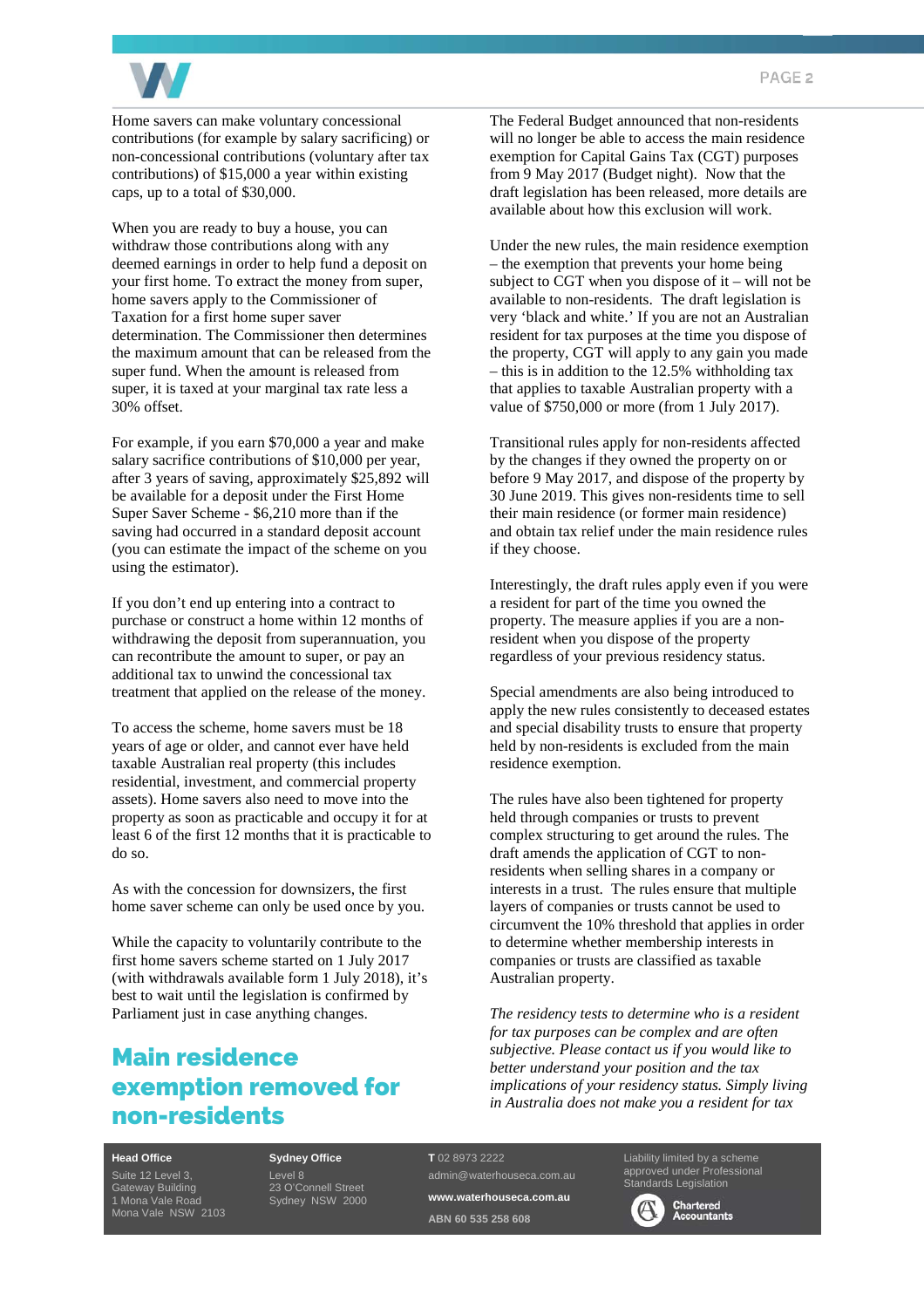

*purposes, particularly if you continue to have interests overseas.* 

### What everyone selling a property valued at \$750k or more needs to know

Every vendor selling a property needs to prove that they are a resident of Australia for tax purposes unless they are happy for the purchaser to withhold a 12.5% withholding tax. From 1 July 2017, every individual selling a property with a sale value of \$750,000 or more is affected.

To prove you are a resident, you can apply online to the Tax Commissioner for a clearance certificate, which will remain valid for 12 months.

While these rules have been in place since 1 July 2016, on 1 July 2017 the threshold for properties reduced from \$2 million to \$750,000 and the withholding tax level increased from 10% to 12.5%.

The intent of the foreign resident CGT withholding rules is to ensure that tax is collected on the sale of taxable Australian property by foreign residents. But, the mechanism for collecting the tax affects everyone regardless of their residency status.

Properties under \$750,000 are excluded from the rules. This exclusion can apply to residential dwellings, commercial premises, vacant land, strata title units, easements and leasehold interests as long as they have a market value of less than \$750,000. If the parties are dealing at arm's length, the actual purchase price is assumed to be the market value unless the purchase price is artificially contrived.

If required, the Tax Commissioner has the power to vary the amount that is payable under these rules, including varying the amounts to nil. Either a vendor or purchaser may apply to the Commissioner to vary the amount to be paid to the ATO. This might be appropriate in cases where:

- The foreign resident will not make a capital gain as a result of the transaction (e.g., they will make a capital loss on the sale of the asset);
- The foreign resident will not have a tax liability for that income year (e.g., where they have carried forward capital losses or tax losses etc.,); or
- Where they are multiple vendors, but they are not all foreign residents.

If the Commissioner agrees to vary the amount, it is only effective if it is provided to the purchaser.

The withholding rules are only intended to apply when one or more of the vendors is a non-resident. However, the rules are more complicated than this and the way they apply depends on whether the asset being purchased is taxable Australian real property or a company title interest relating to real property in Australia.

*Please contact us if you need assistance navigating the foreign resident CGT withholding rules or are uncertain about how the rules are likely to apply to a transaction.* 

## The Tax Commissioner's hit list

Every so often the Australian Taxation Office (ATO) sends a 'shot across the bow' warning taxpayers where their gaze is focussed. Last month in a speech to the National Press Club, Tax Commissioner Chris Jordan did exactly that. Part of the reason for this public outing is the gap between the amount of tax the ATO collects and the amount they think should be collected – a gap of well over 6% according to the Commissioner.

*"The risks of non-compliance highlighted by our gap research so far in this market are mainly around deductions, particularly work related expenses. The results of our random audits and risk-based audits are showing many errors and over-claiming for work related expenses – from legitimate mistakes and carelessness through to recklessness and fraud. In 2014-15, more than \$22 billion was claimed for work-related expenses. While each of the individual amounts over-claimed is relatively small, the sum and overall revenue impact for the population involved could be significant," the Commissioner stated.* 

#### **Individuals – the hit list**

- Claims for work-related expenses that are unusually high relative to others across comparable industries and occupations;
- Excessive rental property expenses;
- Non-commercial rental income received for holiday homes;
- Interest deductions claimed for the private proportion of loans; and
- People who have registered for GST but are not actively carrying on a business.

**Head Office**  Gateway Building 1 Mona Vale Road Mona Vale NSW 2103 **Sydney Office**  Level 8 23 O'Connell Street Sydney NSW 2000

#### **T** 02 8973 2222 admin@waterhouseca.com.au

**www.waterhouseca.com.au ABN 60 535 258 608** 

Liability limited by a scheme approved under Professional Standards Legislation